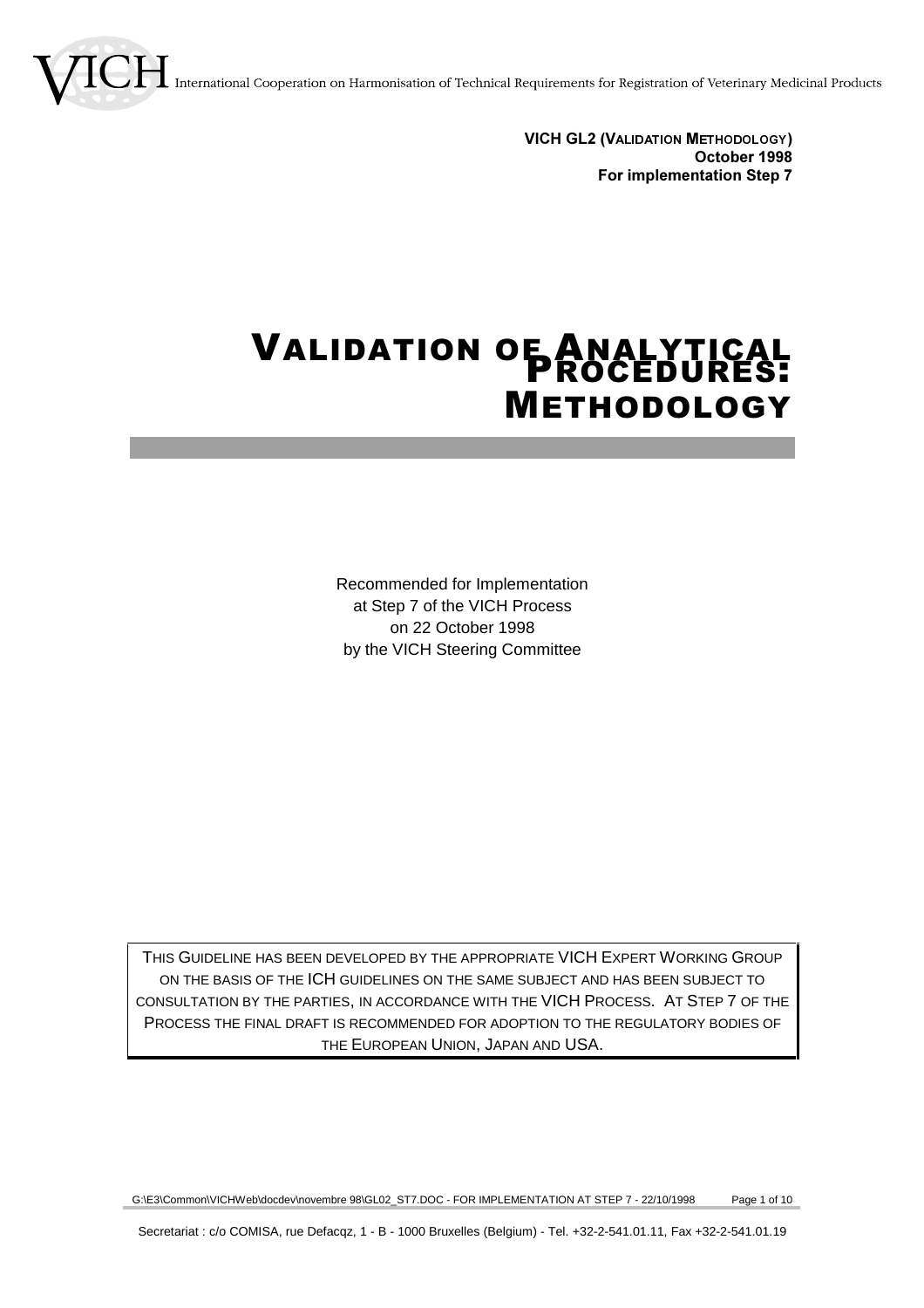# VALIDATION OF ANALYTICAL PROCEDURES: **METHODOLOGY**

# **TABLE OF CONTENTS**

| 3. Range |  |
|----------|--|
|          |  |
|          |  |
|          |  |
|          |  |
|          |  |
|          |  |
|          |  |
|          |  |
|          |  |
|          |  |
|          |  |
|          |  |
|          |  |
|          |  |
|          |  |
|          |  |
|          |  |
|          |  |
|          |  |
|          |  |
|          |  |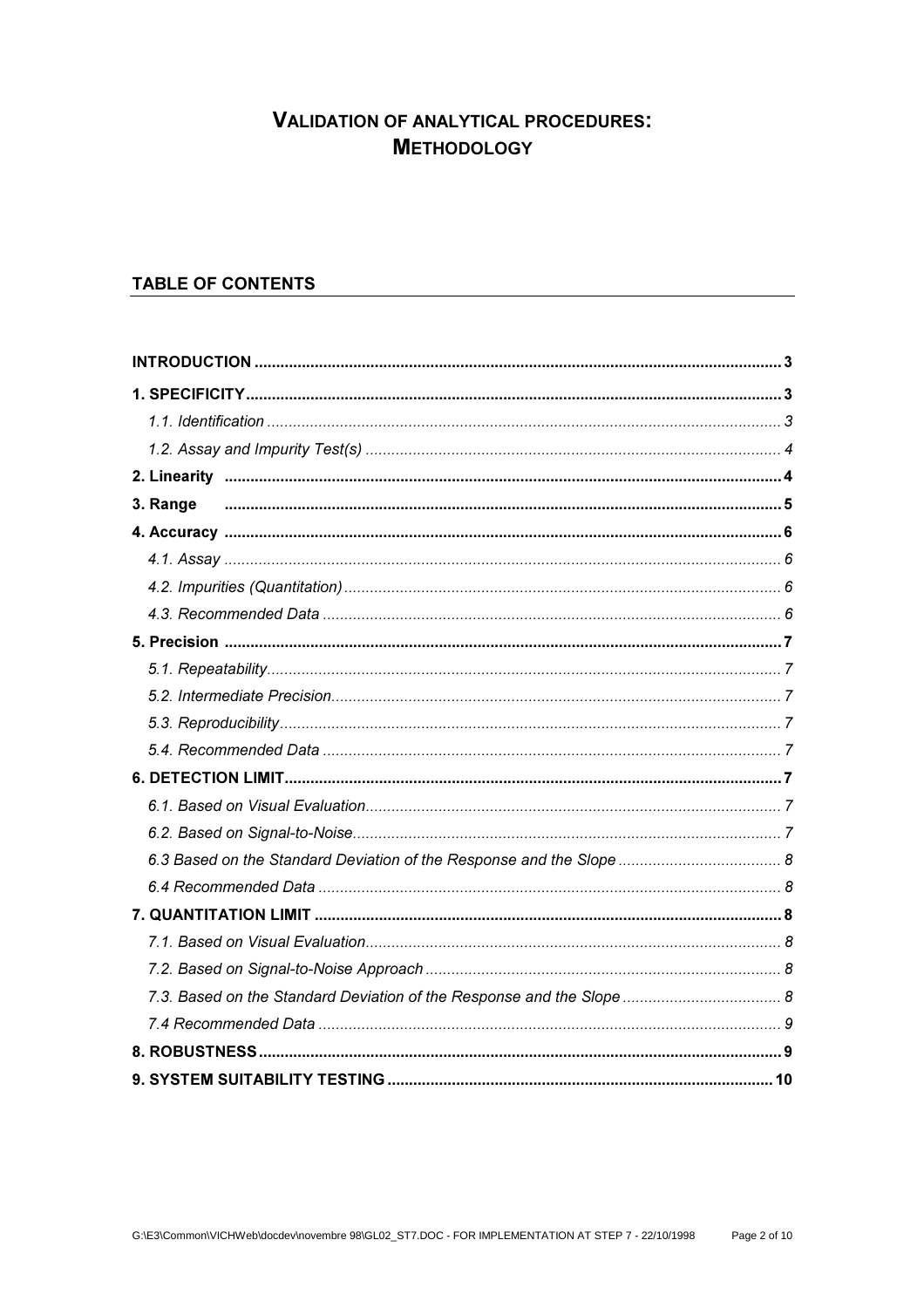# **VALIDATION OF ANALYTICAL PROCEDURES:** METHODOLOGY

# **INTRODUCTION**

This document is complementary to the parent document which presents a discussion of the characteristics that should be considered during the validation of analytical procedures. Its purpose is to provide some guidance and recommendations on how to consider the various validation characteristics for each analytical procedure In some cases (for example, demonstration of specificity), the overall capabilities of a number of analytical procedures in combination may be investigated in order to ensure the quality of the drug substance or drug product. In addition, the document provides an indication of the data which should be presented in a registration application .

All relevant data collected during validation and formulae used for calculating validation characteristics should be submitted and discussed as appropriate.

Approaches other than those set forth in this guideline may be applicable and acceptable. It is the responsibility of the applicant to choose the validation procedure and protocol most suitable for their product. However it is important to remember that the main objective of validation of an analytical procedure is to demonstrate that the procedure is suitable for its intended purpose. Due to their complex nature, analytical procedures for biological and biotechnological products in some cases may be approached differently than in this document.

Well-characterized reference materials, with documented purity, should be used throughout the validation study. The degree of purity necessary depends on the intended use.

In accordance with the parent document, and for the sake of clarity, this document considers the various validation characteristics in distinct sections. The arrangement of these sections reflects the process by which an analytical procedure may be developed and evaluated.

In practice, it is usually possible to design the experimental work such that the appropriate validation characteristics can be considered simultaneously to provide a sound, overall knowledge of the capabilities of the analytical procedure, for instance: specificity, linearity, range, accuracy and precision.

#### 1. SPECIFICITY

An investigation of specificity should be conducted during the validation of identification tests, the determination of impurities and the assay. The procedures used to demonstrate specificity will depend on the intended objective of the analytical procedure.

It is not always possible to demonstrate that an analytical procedure is specific for a particular analyte (complete discrimination). In this case a combination of two or more analytical procedures is recommended to achieve the necessary level of discrimination.

#### 1.1. Identification

Suitable identification tests should be able to discriminate between compounds of closely related structures which are likely to be present. The discrimination of a procedure may be confirmed by obtaining positive results (perhaps by comparison with a known reference material) from samples containing the analyte, coupled with negative results from samples which do not contain the analyte. In addition, the identification test may be applied to materials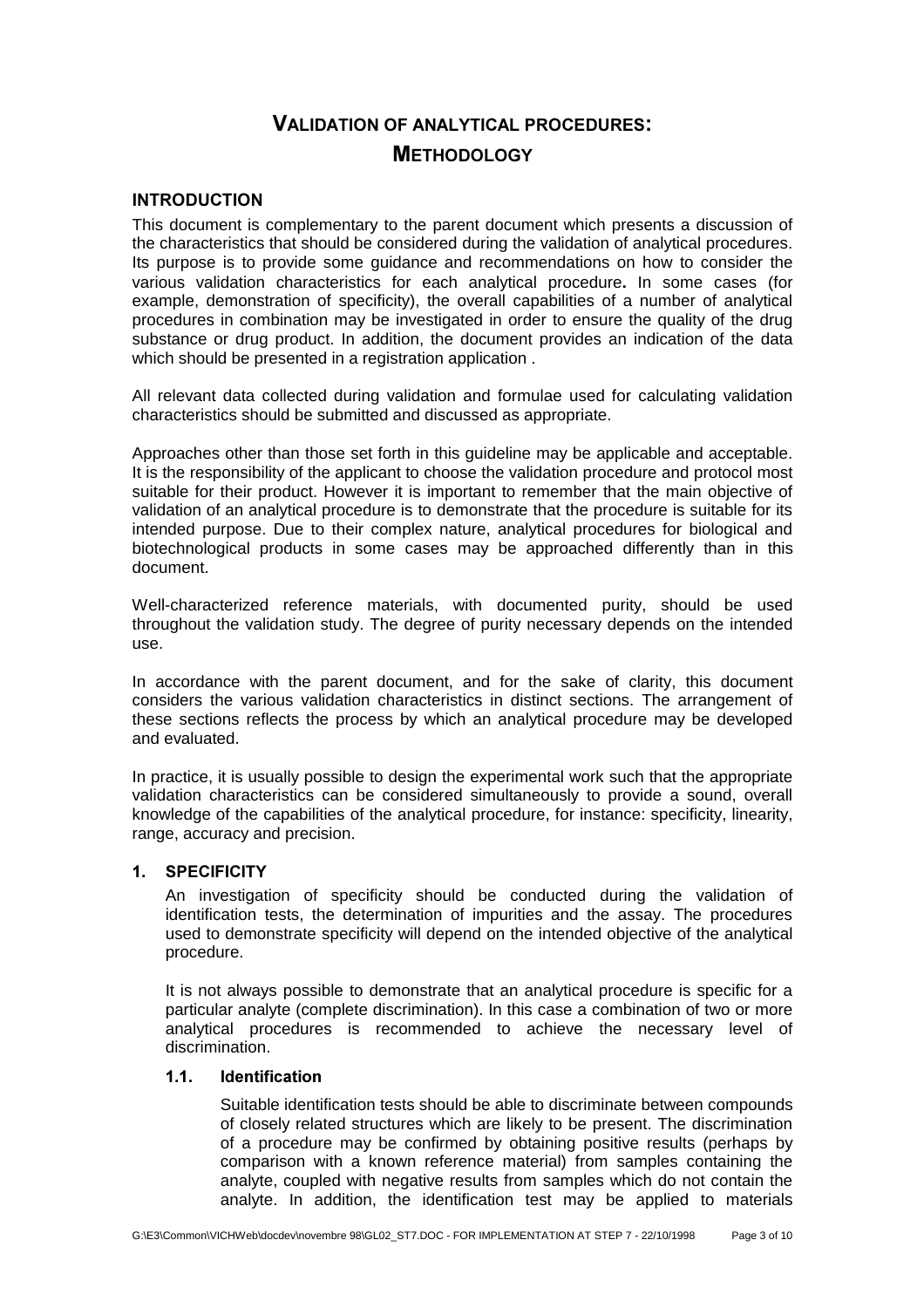structurally similar to or closely related to the analyte to confirm that a positive response is not obtained. The choice of such potentially interfering materials should be based on sound scientific judgement with a consideration of the interferences that could occur.

#### 1.2. Assay and Impurity Test(s)

For chromatographic procedures, representative chromatograms should be used to demonstrate specificity and individual components should be appropriately labelled. Similar considerations should be given to other separation techniques.

Critical separations in chromatography should be investigated at an appropriate level. For critical separations, specificity can be demonstrated by the resolution of the two components which elute closest to each other.

In cases where a non-specific assay is used, other supporting analytical procedures should be used to demonstrate overall specificity. For example, where a titration is adopted to assay the drug substance for release, the combination of the assay and a suitable test for impurities can be used.

The approach is similar for both assay and impurity tests:

## 1.2.1 Impurities are available

For the assay, this should involve demonstration of the discrimination of the analyte in the presence of impurities and/or excipients; practically, this can be done by spiking pure substances (drug substance or drug product) with appropriate levels of impurities and/or excipients and demonstrating that the assay result is unaffected by the presence of these materials (by comparison with the assay result obtained on unspiked samples).

For the impurity test, the discrimination may be established by spiking drug substance or drug product with appropriate levels of impurities and demonstrating the separation of these impurities individually and/or from other components in the sample matrix.

#### 1.2.2 Impurities are not available

If impurity or degradation product standards are unavailable, specificity may be demonstrated by comparing the test results of samples containing impurities or degradation products to a second well-characterized procedure e.g.: pharmacopoeial method or other validated analytical procedure (independent procedure). As appropriate, this should include samples stored under relevant stress conditions: light, heat, humidity, acid/base hydrolysis and oxidation.

- for the assay, the two results should be compared.
- for the impurity tests, the impurity profiles should be compared.

Peak purity tests may be useful to show that the analyte chromatographic peak is not attributable to more than one component (e.g., diode array, mass spectrometry).

# 2. LINEARITY

A linear relationship should be evaluated across the range (see section 3) of the analytical procedure. It may be demonstrated directly on the drug substance (by dilution of a standard stock solution) and/or separate weighings of synthetic mixtures of the drug product components, using the proposed procedure. The latter aspect can be studied during investigation of the range.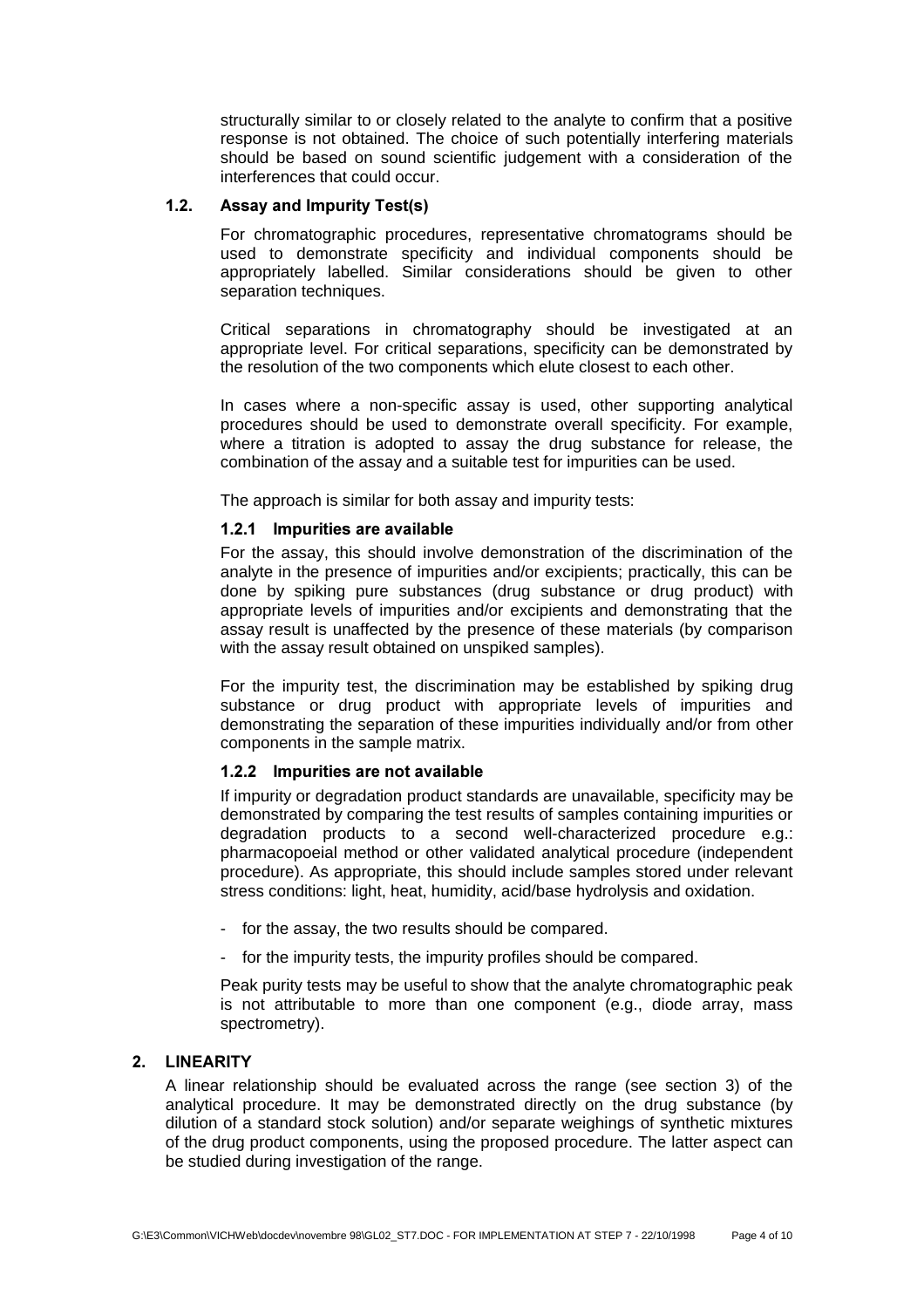Linearity should be evaluated by visual inspection of a plot of signals as a function of analyte concentration or content. If there is a linear relationship, test results should be evaluated by appropriate statistical methods, for example, by calculation of a regression line by the method of least squares. In some cases, to obtain linearity between assays and sample concentrations, the test data may need to be subjected to a mathematical transformation prior to the regression analysis. Data from the regression line itself may be helpful to provide mathematical estimates of the degree of linearity.

The correlation coefficient, y-intercept, slope of the regression line and residual sum of squares should be submitted. A plot of the data should be included. In addition, an analysis of the deviation of the actual data points from the regression line may also be helpful for evaluating linearity.

Some analytical procedures, such as immunoassays, do not demonstrate linearity after any transformation. In this case, the analytical response should be described by an appropriate function of the concentration (amount) of an analyte in a sample.

For the establishment of linearity, a minimum of 5 concentrations is recommended. Other approaches should be justified.

#### 3. RANGE

 $\overline{a}$ 

The specified range is normally derived from linearity studies and depends on the intended application of the procedure. It is established by confirming that the analytical procedure provides an acceptable degree of linearity, accuracy and precision when applied to samples containing amounts of analyte within or at the extremes of the specified range of the analytical procedure.

The following minimum specified ranges should be considered:

- for the assay of a drug substance or a finished (drug) product: normally from 80 to 120 percent of the test concentration;
- for content uniformity, covering a minimum of 70 to 130 percent of the test concentration, unless a wider more appropriate range, based on the nature of the dosage form, is justified;
- for dissolution testing: +/-20 % over the specified range; e.g., if the specifications for a controlled released product cover a region from 20%, after 1 hour, up to 90%, after 24 hours, the validated range would be 0-110% of the label claim.
- for the determination of an impurity: from the reporting level of an impurity<sup>1</sup> to 120% of the specification;

 for impurities known to be unusually potent or to produce toxic or unexpected pharmacological effects, the detection/quantitation limit should be commensurate with the level at which the impurities must be controlled.

*Note:* for validation of impurity test procedures carried out during development, it may be necessary to consider the range around a suggested (probable) limit;

if assay and purity are performed together as one test and only a 100% standard is used, linearity should cover the range from the reporting level of the impurities<sup>1</sup> to 120% of the assay specification;

<sup>&</sup>lt;sup>1</sup> see chapters "Reporting Impurity Content of Batches" of the corresponding VICH-Guidelines: "Impurities in New Drug Substances" and "Impurities in New Drug Products"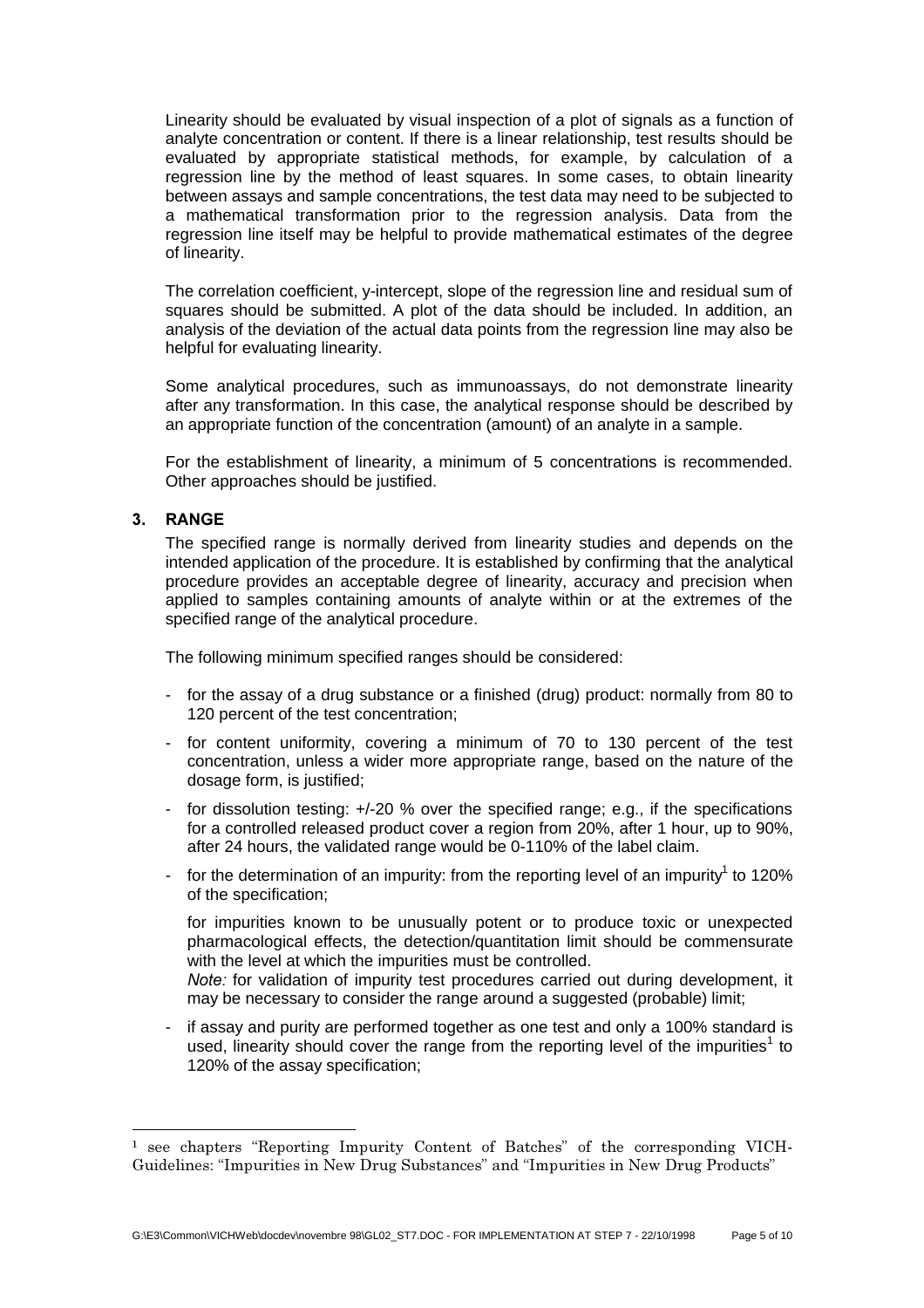#### 4 ACCURACY

Accuracy should be established across the specified range of the analytical procedure.

#### 4.1. Assav

#### 4.1.1 Drug Substance

Several methods of determining accuracy are available:

- a) application of an analytical procedure to an analyte of known purity (e.g. reference material);
- b) comparison of the results of the proposed analytical procedure with those of a second well-characterized procedure, the accuracy of which is stated and/or defined (independent procedure, see 1.2.);
- c) accuracy may be inferred once precision, linearity and specificity have been established.

#### 4.1.2 Drug Product

Several methods for determining accuracy are available:

- a) application of the analytical procedure to synthetic mixtures of the drug product components to which known quantities of the drug substance to be analysed have been added;
- b) in cases where it is impossible to obtain samples of all drug product components, it may be acceptable either to add known quantities of the analyte to the drug product or to compare the results obtained from a second well-characterized procedure, the accuracy of which is stated and/or defined (independent procedure, see 1.2.).
- c) accuracy may be inferred once precision, linearity and specificity have been established.

#### 4.2. Impurities (Quantitation)

Accuracy should be assessed on samples (drug substance/drug product) spiked with known amounts of impurities.

In cases where it is impossible to obtain samples of certain impurities and/or degradation products, it is considered acceptable to compare results obtained by an independent procedure (see 1.2.). The response factor of the drug substance can be used.

It should be clear how the individual or total impurities are to be determined e.g., weight/weight or area percent, in all cases with respect to the major analyte.

#### 4.3. Recommended Data

Accuracy should be assessed using a minimum of 9 determinations over a minimum of 3 concentration levels covering the specified range (e.g. 3 concentrations/3 replicates each of the total analytical procedure).

Accuracy should be reported as percent recovery by the assay of known added amount of analyte in the sample or as the difference between the mean and the accepted true value together with the confidence intervals.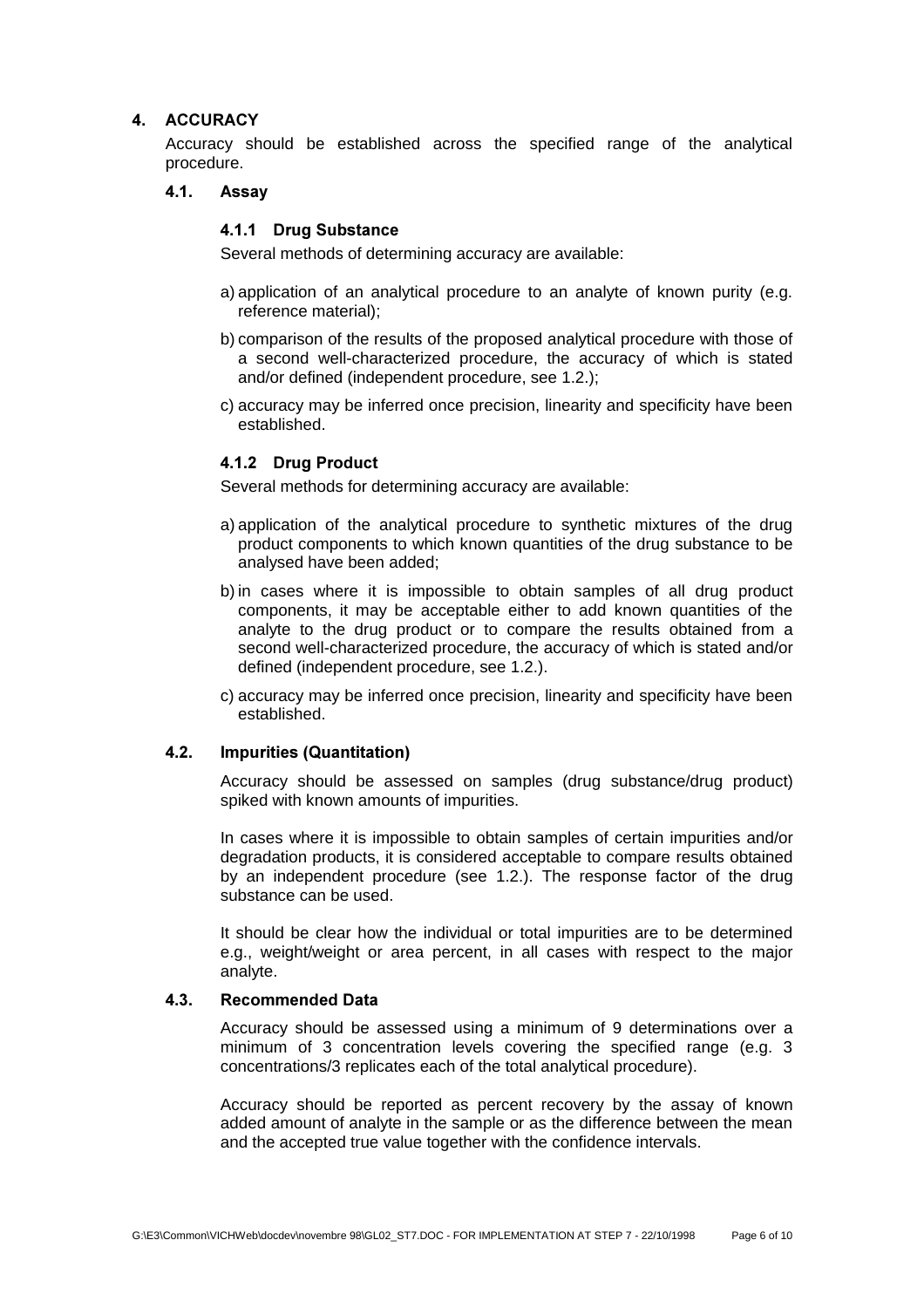## 5. PRECISION

Validation of tests for assay and for quantitative determination of impurities includes an investigation of precision.

#### 5.1. Repeatability

Repeatability should be assessed using:

a) a minimum of 9 determinations covering the specified range for the procedure (e.g. 3 concentrations/3 replicates each)

or

b) a minimum of 6 determinations at 100% of the test concentration.

## 5.2. Intermediate Precision

The extent to which intermediate precision should be established depends on the circumstances under which the procedure is intended to be used. The applicant should establish the effects of random events on the precision of the analytical procedure. Typical variations to be studied include days, analysts, equipment, etc. It is not considered necessary to study these effects individually. The use of an experimental design (matrix) is encouraged.

#### 5.3. Reproducibility

Reproducibility is assessed by means of an inter-laboratory trial. Reproducibility should be considered in case of the standardization of an analytical procedure, for instance, for inclusion of procedures in pharmacopoeias. These data are not part of the marketing authorization dossier.

#### 5.4. Recommended Data

The standard deviation, relative standard deviation (coefficient of variation) and confidence interval should be reported for each type of precision investigated.

#### 6. DETECTION LIMIT

Several approaches for determining the detection limit are possible, depending on whether the procedure is a non-instrumental or instrumental. Approaches other than those listed below may be acceptable.

#### 6.1. Based on Visual Evaluation

Visual evaluation may be used for non-instrumental methods but may also be used with instrumental methods.

The detection limit is determined by the analysis of samples with known concentrations of analyte and by establishing the minimum level at which the analyte can be reliably detected .

#### 6.2. Based on Signal-to-Noise

This approach can only be applied to analytical procedures which exhibit baseline noise.

Determination of the signal-to-noise ratio is performed by comparing measured signals from samples with known low concentrations of analyte with those of blank samples and establishing the minimum concentration at which the analyte can be reliably detected. A signal-to-noise ratio between 3 or 2:1 is generally considered acceptable for estimating the detection limit.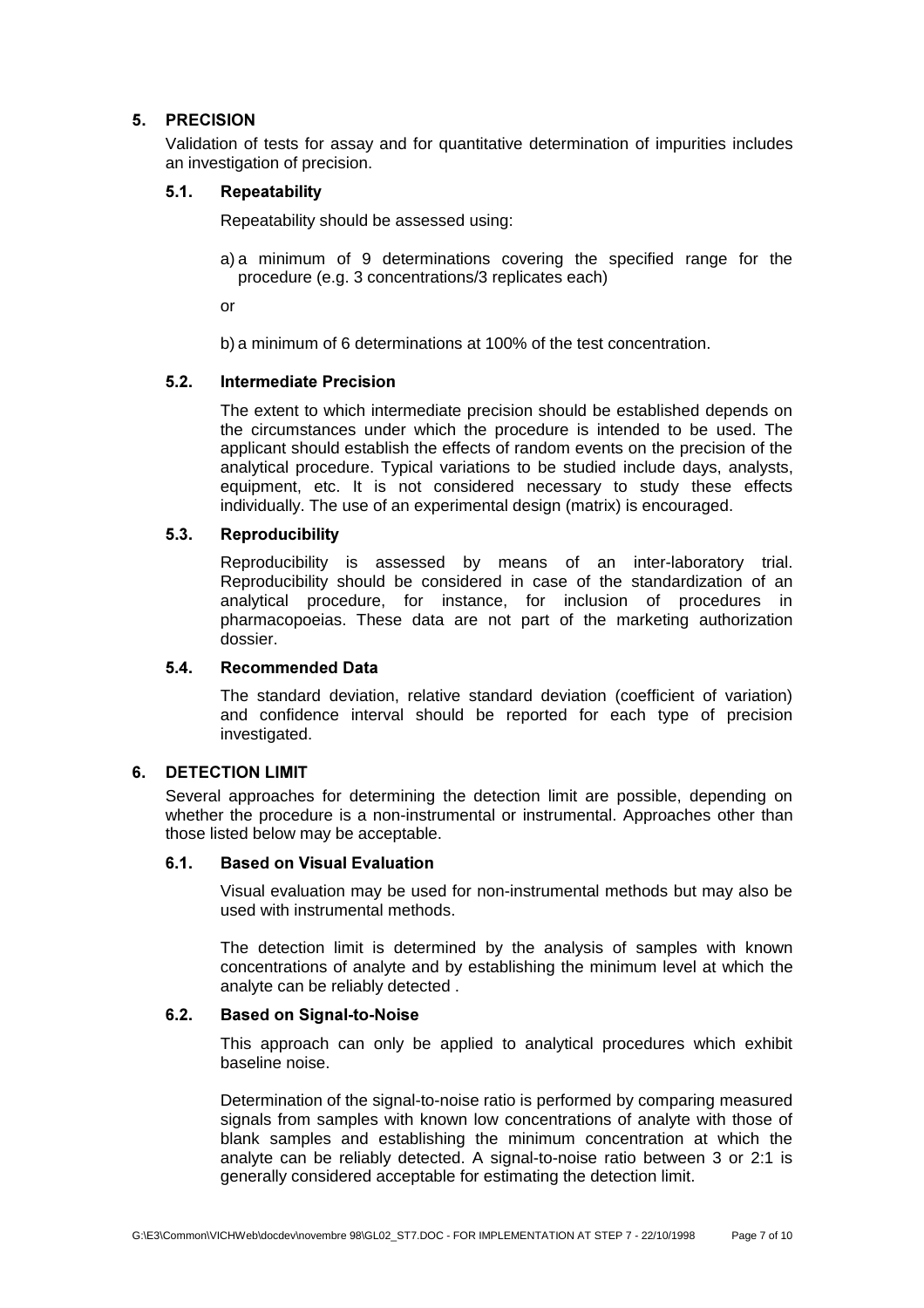## 6.3 Based on the Standard Deviation of the Response and the Slope

The detection limit (DL) may be expressed as:

$$
DL = \frac{3.3 \text{ }\sigma}{S}
$$

where  $\sigma$  = the standard deviation of the response

 $S =$  the slope of the calibration curve

The slope S may be estimated from the calibration curve of the analyte. The estimate of σ may be carried out in a variety of ways, for example:

#### 6.3.1 Based on the Standard Deviation of the Blank

Measurement of the magnitude of analytical background response is performed by analyzing an appropriate number of blank samples and calculating the standard deviation of these responses.

#### 6.3.2 Based on the Calibration Curve

A specific calibration curve should be studied using samples containing an analyte in the range of DL. The residual standard deviation of a regression line or the standard deviation of y-intercepts of regression lines may be used as the standard deviation.

#### 6.4 Recommended Data

The detection limit and the method used for determining the detection limit should be presented. If DL is determined based on visual evaluation or based on signal to noise ratio, the presentation of the relevant chromatograms is considered acceptable for justification.

In cases where an estimated value for the detection limit is obtained by calculation or extrapolation, this estimate may subsequently be validated by the independent analysis of a suitable number of samples known to be near or prepared at the detection limit.

# 7. QUANTITATION LIMIT

Several approaches for determining the quantitation limit are possible, depending on whether the procedure is a non-instrumental or instrumental. Approaches other than those listed below may be acceptable.

#### 7.1. Based on Visual Evaluation

Visual evaluation may be used for non-instrumental methods but may also be used with instrumental methods.

The quantitation limit is generally determined by the analysis of samples with known concentrations of analyte and by establishing the minimum level at which the analyte can be quantified with acceptable accuracy and precision.

#### 7.2. Based on Signal-to-Noise Approach

This approach can only be applied to analytical procedures that exhibit baseline noise.

Determination of the signal-to-noise ratio is performed by comparing measured signals from samples with known low concentrations of analyte with those of blank samples and by establishing the minimum concentration at which the analyte can be reliably quantified. A typical signal-to-noise ratio is 10:1.

## 7.3. Based on the Standard Deviation of the Response and the Slope

The quantitation limit (QL) may be expressed as: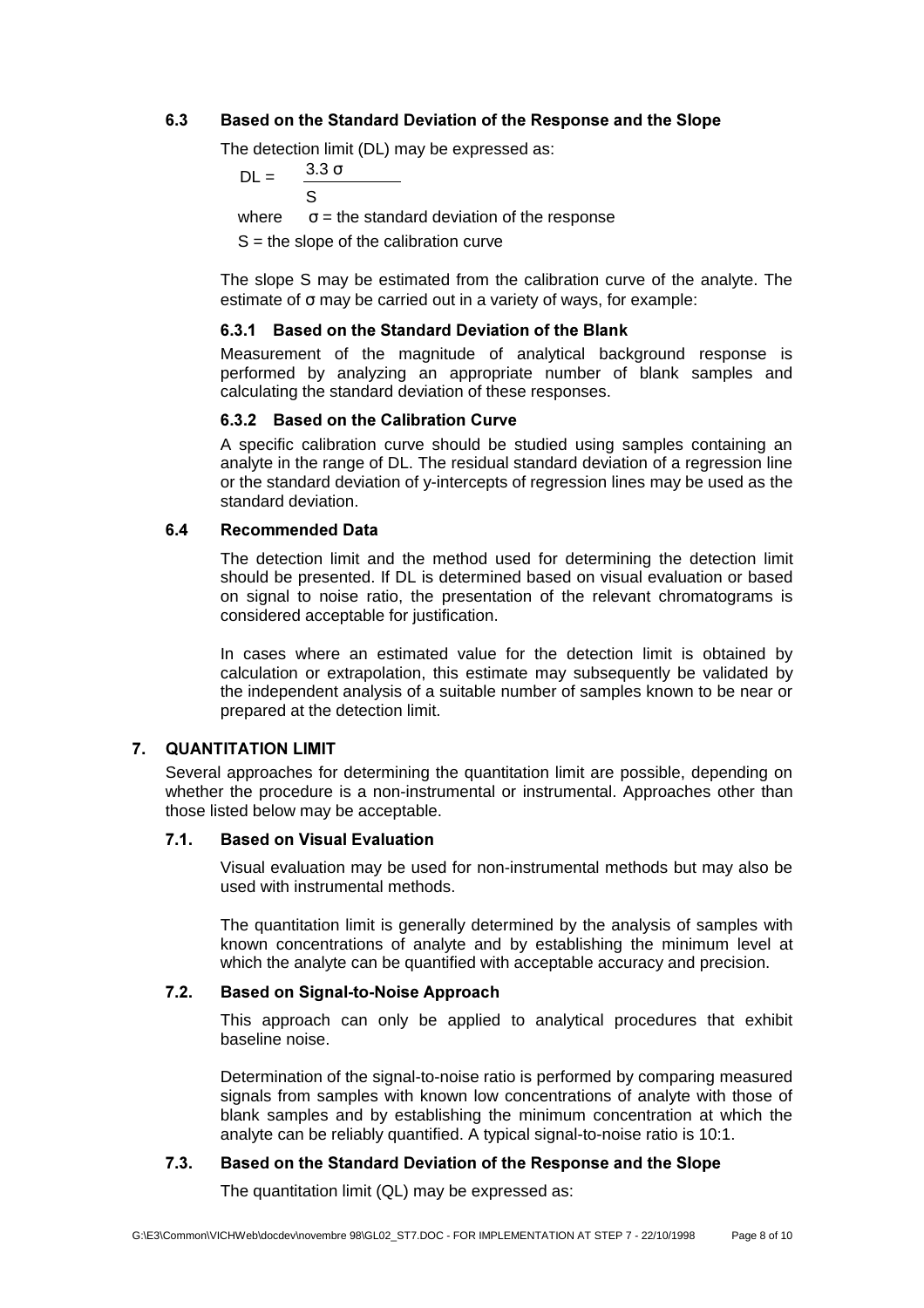$QL = \frac{10 \sigma}{ }$ S

where  $\sigma$  = the standard deviation of the response

 $S =$  the slope of the calibration curve

The slope S may be estimated from the calibration curve of the analyte. The estimate of σ may be carried out in a variety of ways for example:

#### 7.3.1 Based on Standard Deviation of the Blank

Measurement of the magnitude of analytical background response is performed by analyzing an appropriate number of blank samples and calculating the standard deviation of these responses.

#### 7.3.2 Based on the Calibration Curve

A specific calibration curve should be studied using samples, containing an analyte in the range of QL. The residual standard deviation of a regression line or the standard deviation of y-intercepts of regression lines may be used as the standard deviation.

#### 7.4 Recommended Data

The quantitation limit and the method used for determining the quantitation limit should be presented.

The limit should be subsequently validated by the analysis of a suitable number of samples known to be near or prepared at the quantitation limit.

#### 8. ROBUSTNESS

The evaluation of robustness should be considered during the development phase and depends on the type of procedure under study. It should show the reliability of an analysis with respect to deliberate variations in method parameters.

If measurements are susceptible to variations in analytical conditions, the analytical conditions should be suitably controlled or a precautionary statement should be included in the procedure. One consequence of the evaluation of robustness should be that a series of system suitability parameters (e.g., resolution test) is established to ensure that the validity of the analytical procedure is maintained whenever used.

Examples of typical variations are:

- stability of analytical solutions.
- extraction time

In the case of liquid chromatography, examples of typical variations are

- influence of variations of pH in a mobile phase,
- influence of variations in mobile phase composition,
- different columns (different lots and/or suppliers),
- temperature,
- flow rate.

In the case of gas-chromatography, examples of typical variations are

- different columns (different lots and/or suppliers),
- temperature,
- flow rate.